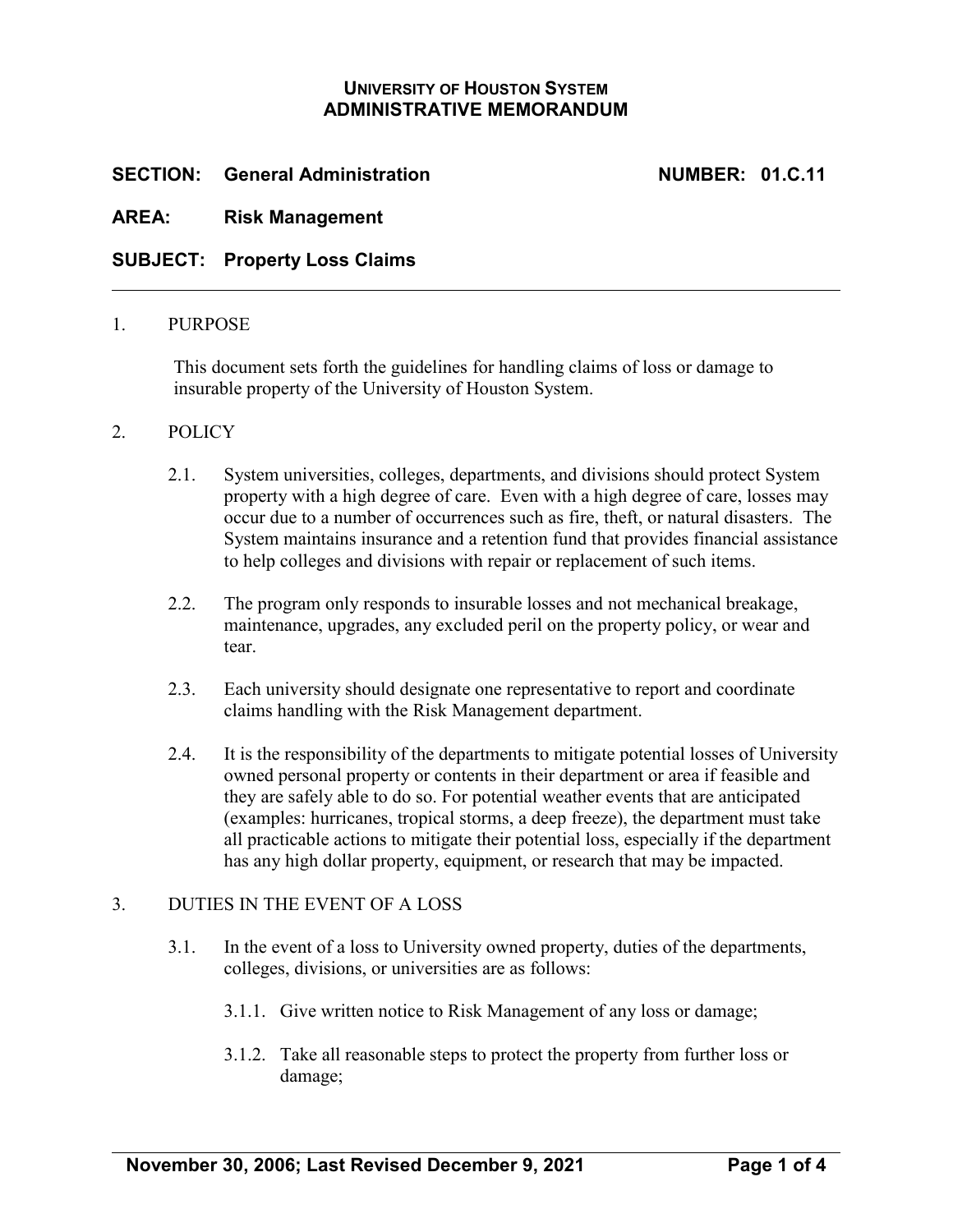- 3.1.3. Furnish a complete inventory of the lost, destroyed, damaged property, showing quantities, and amount of loss claimed. Preferable mode of data collection for this is the [Risk Management Contents Loss Reporting form;](https://uh.edu/risk-management/_docs/personal-property-loss-reporting-form.xlsx)
- 3.1.4. Furnish any and all other documents that Risk Management or the insurance carriers may reasonably require;
- 3.1.5. Allow Risk Management or the University's designated insurance representative to access and inspect any of the damaged or undamaged property; and,
- 3.1.6. Do not remove damaged property from the premises or discard it without approval from Risk Management.
	- 3.1.6.1.In some cases, Risk Management or the insurance carrier may opt to salvage damaged items for insurable property that is being replaced by insurance funds. In that situation, the damaged items will be removed by either Risk Management or the insurance adjuster or their representative.
- 3.2. Failure to comply with the duties in the event of the loss could result in an insurance claim denial, in part or in whole, of any financial compensation for the claim. Determination of a claim denial will be determined either by the insurance adjuster and/or the Director of Risk Management.

## 4. CLAIM REPORTING

- 4.1. Claims should be reported to Risk Management within 2 business days of the incident/event, if at all feasible. If damage or loss is discovered beyond this time period, then immediate reporting to Risk Management upon becoming aware of a loss is required. Insurance claims can be denied by insurance companies for failure to report claims in a timely manner. All claims or potential claims must be reported to Risk Management as soon as practicable after any loss or damage occurring.
- 4.2. Risk Management should be provided all pertinent information pertaining to the damaged items, including:
	- 4.2.1. A completed [claim reporting form;](https://uh.edu/risk-management/_docs/property_loss_claim_form.pdf)
	- 4.2.2. A completed [Property Damage Assessment](https://uh.edu/risk-management/_docs/checklist1111.pdf) with all applicable items included;
	- 4.2.3. Photos of damaged property;
	- 4.2.4. Any Police or Fire Marshal reports, if applicable; and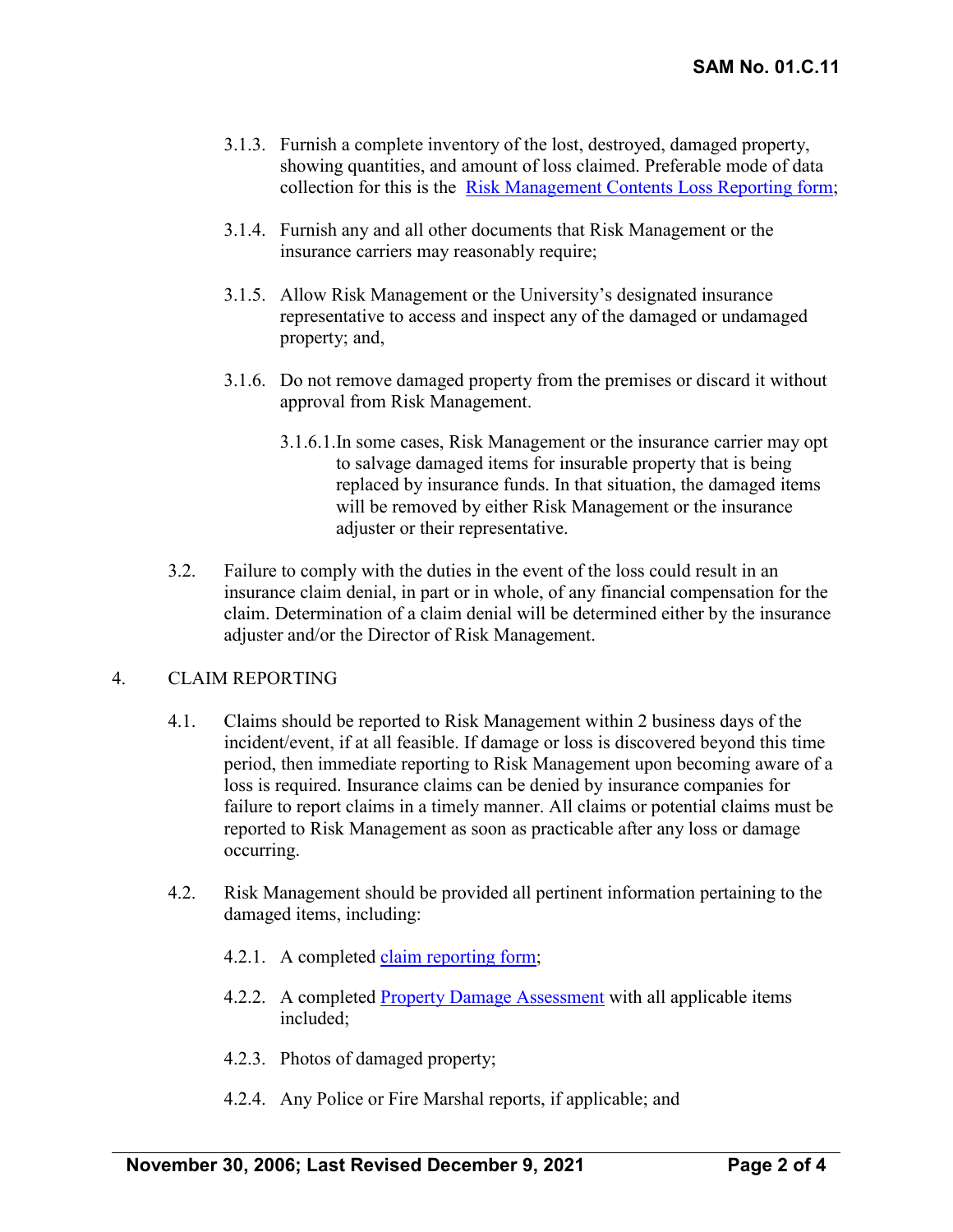4.2.5. If and when requested by Risk Management, any applicable invoices, quotes, receipts, purchase orders, or other related documentation for damaged or destroyed property.

## 5. DESCRIPTION OF PROPERTY CLAIM REIMBURSEMENT PROGRAM

- 5.1. The property claim program is administered by Risk Management.
- 5.2. The System maintains a \$250,000 deductible on its property insurance coverage.
	- 5.2.1. A retention fund that is funded by each university is maintained by the System to supplement insurable costs to the University which are below the insurance policy deductible.
- 5.3. The university deductible is 10% of the current insurance policy deductible that is on file with Risk Management. The university deductible is a minimum of \$25,000, and
	- 5.3.1. Neither insurance nor the System's retention fund will provide any compensation until the cost of damage exceeds the university deductible.
- 5.4. Universities should determine whether the deductible is passed down to colleges, divisions, or departments.
- 5.5. If the loss affects more than one department, the deductible may be shared between departments based on the extent of property damage for each department.
- 5.6. Insurance and/or the System's retention fund will pay covered losses that exceed the university deductible. Retention fund coverage determinations will be the same as the ones used for insurance coverage. Risk Management will coordinate the claim investigation and, if appropriate, settlement with insurance companies.
- 5.7. Losses covered by insurance coverage will pay replacement cost for items requiring repair or replacement, but will only pay actual cash value (replacement cost less depreciation) for items not replaced. The System's retention fund will only provide coverage for items requiring repair or replacement.
	- 5.7.1. If any upgrades to existing property are made during the course of recovery, they will not be compensable by insurance or by the retention fund.
	- 5.7.2. Items that are insurable will be replaced with property that are like, kind, and quality of the damaged property.